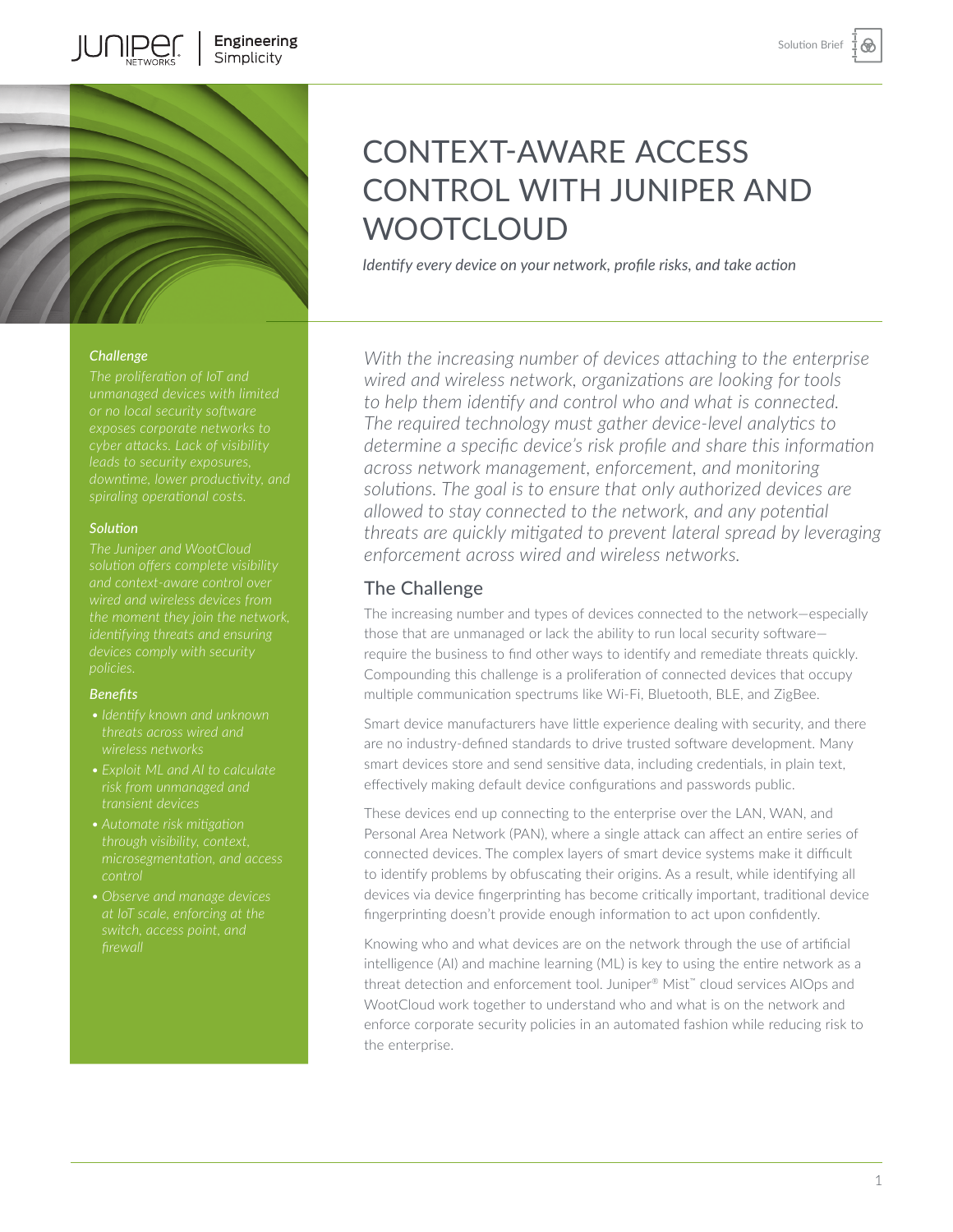# The Juniper Networks-WootCloud Solution

Working together, Juniper Networks and WootCloud have developed a Context-Aware Access Control solution that gives network and security admins the tools they need to increase device visibility and provide enforcement at every network connection point. Context-Aware Access Control includes device-level risk and threat assessment that delivers an industry-leading integrated solution, providing actionable insights by combining device context, network data, and threat intelligence.

The joint Juniper-WootCloud solution allows organizations to quickly understand the risk profile for all devices, including unmanaged, transient, and IoT, using this information to enforce a unified policy across the wired and wireless network infrastructure.

With Juniper Connected Security, all network devices—not just perimeter firewalls—work together as a unified threat detection and security enforcement domain. The solution begins with Juniper Networks® SRX Series Services Gateways, which gather threat intelligence across the network and provide enforcement and filtering at the perimeter.

Juniper Advanced Threat Prevention Cloud gathers threat intelligence, leveraging device-level information provided by WootCloud HyperContext. This includes threat and risk assessment for the devices connected to the wired and wireless network, providing real-time visibility and ensuring risks are known for all connected devices.

Knowing the threat and risk score for all connected devices allows Juniper Mist cloud services to automate enforcement across the Juniper Series of High-Performance Access Points and Juniper Networks EX Series Ethernet Switches. Devices found to have a higher risk can be automatically quarantined or removed from the network until they can be investigated and remediated to reduce the risk level, at which point they are allowed to reconnect.

Through WootCloud, policy enforcement can also be extended to an SRX Series firewall to automatically prevent devices with a higher risk level from connecting to the network until those devices are remediated. This ensures policies can be applied to block or quarantine devices regardless of where they are on the network.

Working together, Juniper and WootCloud ensure complete network visibility across wired and wireless networks. The joint Context-Aware Access Control solution defines device risk and suggests mitigation policies across the network, greatly enhancing security while reducing the time for detection and policy enforcement.



*Figure 1: Context-Aware Access Control from Juniper and WootCloud*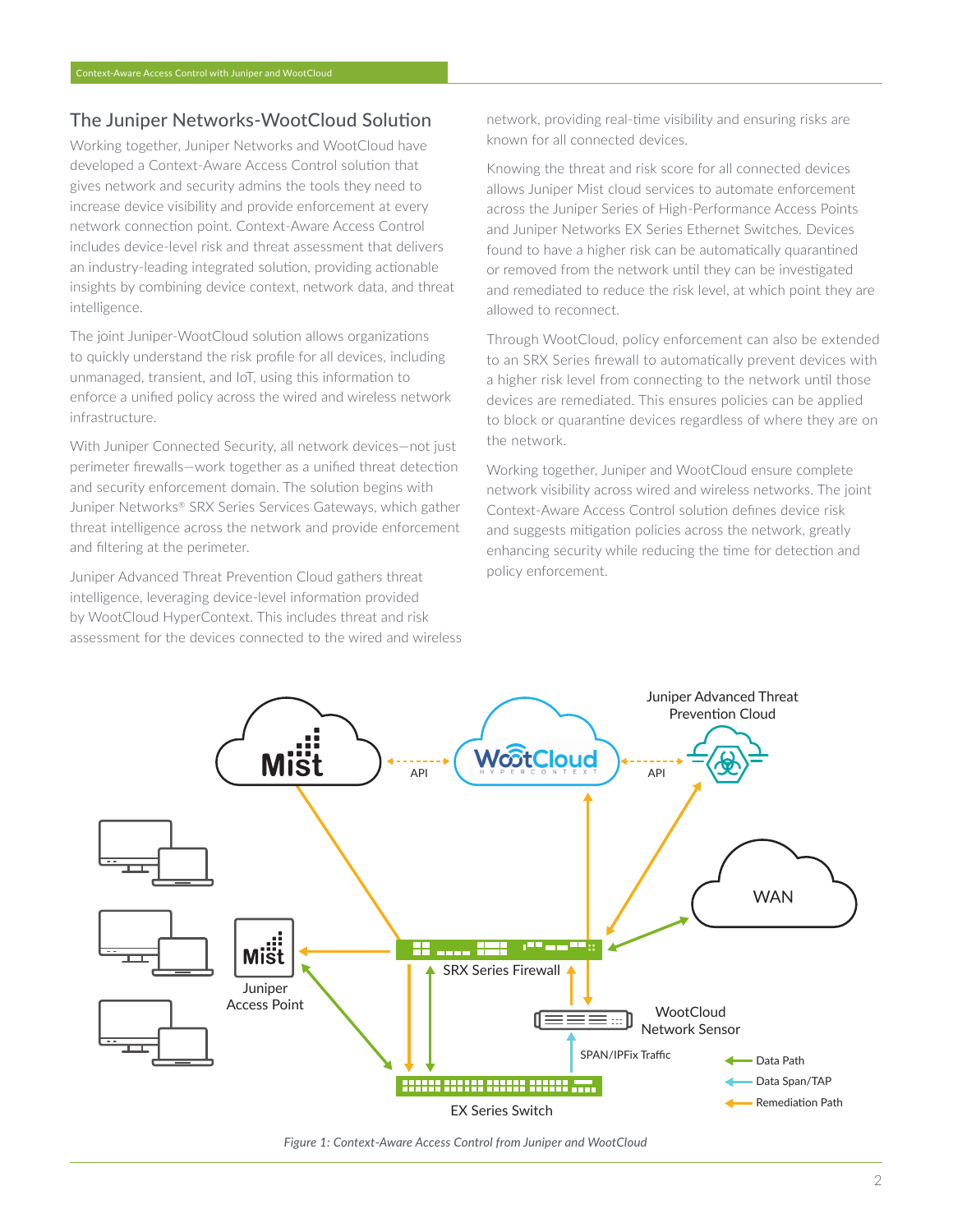## Features and Benefits

The integration of context-aware access control from Juniper Networks and the contextual device security from WootCloud delivers:

- Greater visibility and enforcement for all devices, including unmanaged, transient, and headless
- A more comprehensive connectivity and risk score for every device in the environment
- Microsegmentation via software-driven dynamic access control beyond 802.1X
- Zero-day threat detection, lateral threat prevention, and remediation

## Solution Components

## SRX Series Services Gateways

SRX Series Services Gateways are intelligent next-generation firewalls (NGFWs) that deliver outstanding protection, marketleading performance, six nines reliability and availability, scalability, and services integration. Available in both physical and virtual form factors, SRX Series firewalls are ideally suited for service provider, large enterprise, and public-sector networks, delivering the highest level of protection all the way to the application layer. SRX Series NGFWs also offer advanced services such as application security, advanced security services, intrusion prevention system (IPS), integrated threat intelligence services, and Juniper Advanced Threat Prevention.

## Juniper Advanced Threat Prevention Cloud

Juniper Advanced Threat Prevention is a cloud-based service that integrates with SRX Series firewalls, extending security to deliver a dynamic anti-malware solution that adapts to an everchanging threat landscape. The solution also includes Security Intelligence (SecIntel) for a comprehensive view of known threats, encrypted traffic insights to uncover hidden threats using SSL encryption, and adaptive threat profiling.

## EX Series Ethernet Switches

EX Series Ethernet Switches are designed to meet the demands of today's high-performance businesses, letting companies grow their networks at their own pace while minimizing large upfront investments. Based on open standards, EX Series switches provide the carrier-class reliability, security risk management, virtualization, application control, and TCO that today's businesses demand.

## Juniper Access Points

Juniper offers a variety of Wi-Fi access points and cloud-based services such as asset tracking, location capabilities using virtual Bluetooth Low Energy (vBLE), Juniper Mist Wired Assurance, Juniper Mist Wi-Fi Assurance, and the Marvis Virtual Network Assistant. For Juniper SD-WAN deployments, the Contrail®

Service Orchestration Web portal provides visibility into Juniper Access Points by enterprise site and context-aware passthrough to the Juniper Mist portal.

## Juniper Mist Cloud Services

The Juniper Mist cloud services platform can be fully operated and managed through a programmable cloud that includes microservices and an inline AI engine to deliver superior scalability, agility, resiliency, and insights. Juniper Mist cloud services provide onboarding, configuration, and operation control over all wireless deployments and all EX Series access switching deployments. They also provide operational and management functions that deliver Wi-Fi, virtual Bluetooth LE services, Juniper Mist Wi-Fi Assurance and Juniper Mist Wired Assurance, including user service levels, anomaly detection, automated event correlation for troubleshooting, dynamic packet capture, policy configuration, guest WLAN access, and more.

#### WootCloud HyperContext Platform

The WootCloud HyperContext Platform performs the following functions.

- Device Discovery: Delivers an agentless, passive, and nonintrusive solution that discovers managed and unmanaged devices on both the network and RF spectrums, tying these spectrums to a single device.
- Granular Device Context: Collects device information from physical, logical, operational, and locational touch points and performs deep packet inspection to provide a finegrained analysis of every device in the organization.
- True Identity: Accurately identifies and fingerprints all new devices in the organization automatically, recognizing anomalous behavior at the device level and offering insights and analytics about device-level risks, threats, and best practices around mitigating threat profiles.
- Risk Assessment: Provides a unique risk profile for each device, calculated by a proprietary algorithm to identify SecOps, Network Ops, and IT Ops gaps to improve device risk posture.
- Microsegmentation: Implemented in a software layer, decoupled from the network hardware and network access control (NAC) tools, and, when coupled with deep device context, delivers segmentation that is easy to deploy and operate automatically at IoT scale.
- Large-scale automation via policy enforcement: Includes a powerful policy engine that automates and enforces control points for large numbers of devices, maintaining organizational hygiene.